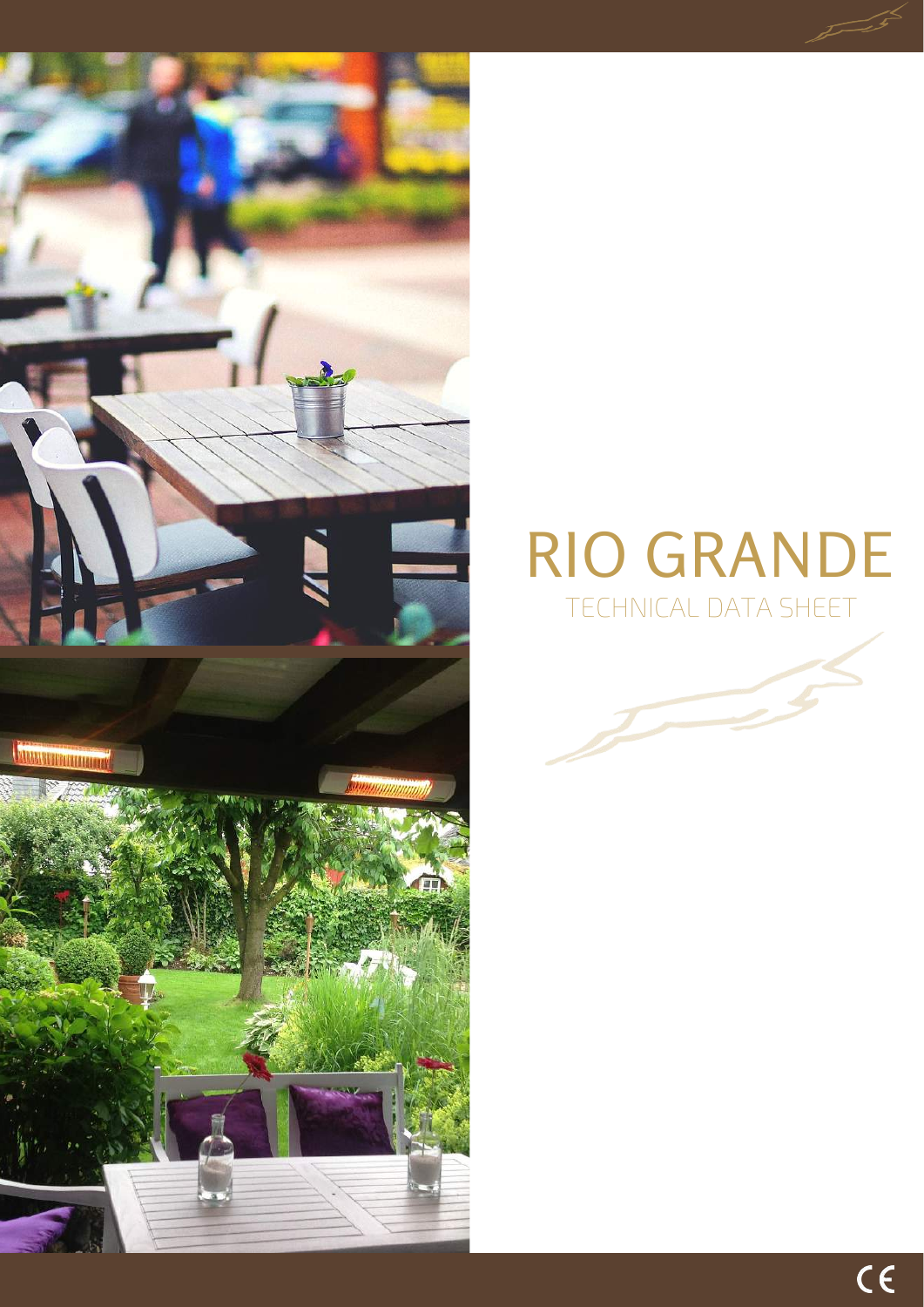## ADDS ELEGANCE TO ANY ENVIRONMENT...

### TANSUN PREMIUM INFRARED HEATER

The Rio Grande is a stylish infrared heater ideal for indoor or outdoor use. The Rio Grande is one of the elite members of the Tansun product range, adding elegance to our range of Infrared heaters. Primarily used in heating applications that include; alfresco dining, bars, smoking areas and terraces.



### EFFICIENT AND RELIABLE HEATING SOLUTION

The Rio Grande is a fully weatherproof heater used in all seasons, and comes with a safety guard fitted as standard- this popular range of heater comes with a two year manufacturer's warranty.



| <b>Model</b>   | Voltage (V) | <b>Lamps x Power</b><br>(kW) | <b>Total Power</b><br>(kW) | Minimum height<br>from floor | <b>Minimum distance</b><br>from ceiling | <b>Minimum distance</b><br>from side wall | <b>Weight without</b><br>quard | <b>Body Dimensions</b><br>$(W \times H \times D)$ (mm) |
|----------------|-------------|------------------------------|----------------------------|------------------------------|-----------------------------------------|-------------------------------------------|--------------------------------|--------------------------------------------------------|
| <b>RIO 315</b> | 230         | 1 X 1.5                      | 1.5                        | 2.0 <sub>m</sub>             | 0.3 <sub>m</sub>                        | 1 <sub>m</sub>                            | 2.8 <sub>kq</sub>              | 560 x 110 x 89                                         |
| <b>RIO 320</b> | 230         | $1 \times 2.0$               |                            | 2.0 <sub>m</sub>             | 0.3 <sub>m</sub>                        | 1m                                        | 2.8 <sub>kq</sub>              | $560 \times 110 \times 89$                             |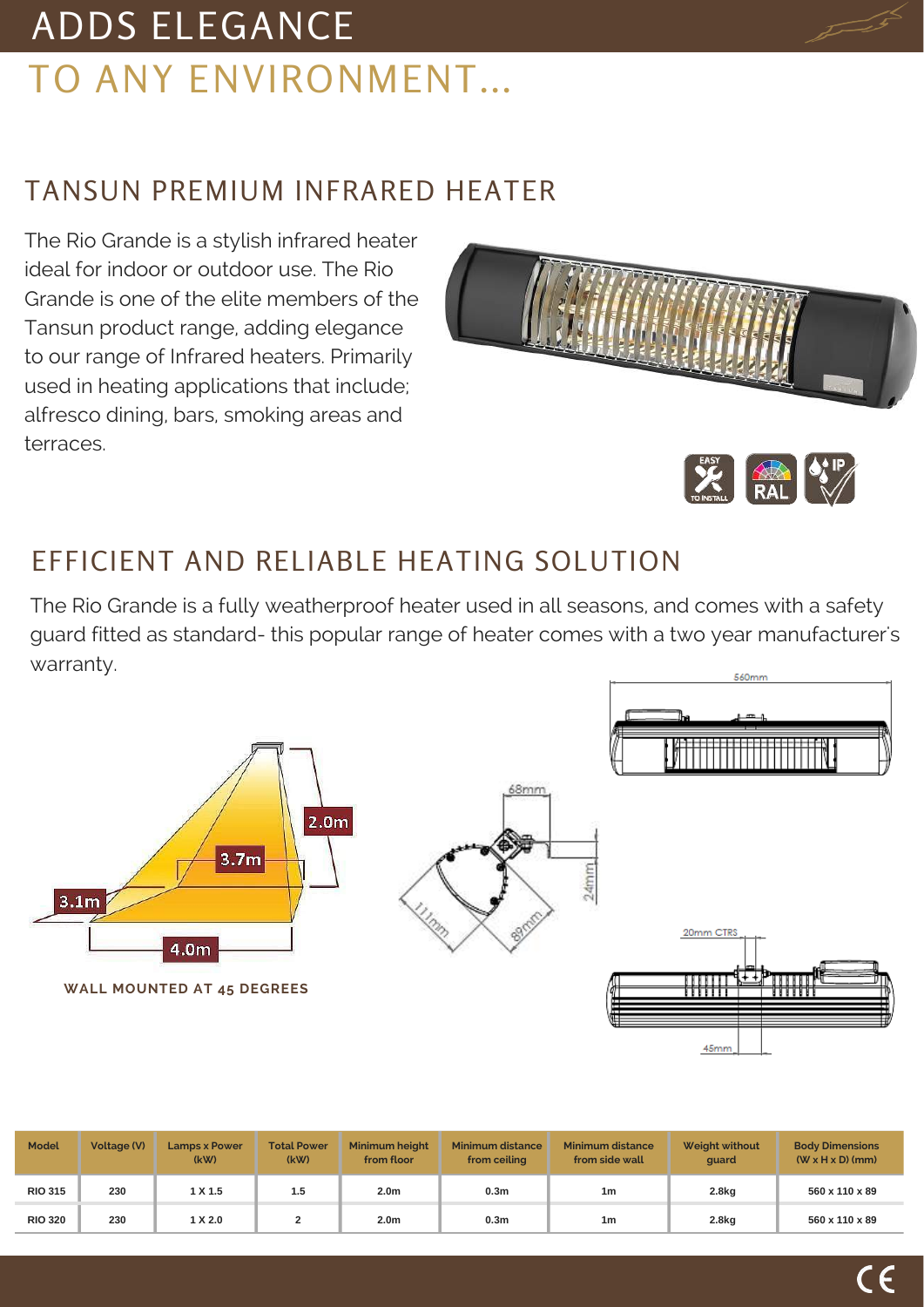# SAME STYLISH HEATER DOUBLE THE POWER...







| <b>Model</b>    | Voltage (V) | <b>Lamps x Power</b><br>(kW) | <b>Total Power</b><br>(kW) | <b>Minimum height</b><br>from floor | <b>Minimum distance</b><br>from ceiling | <b>Minimum distance</b><br>from side wall | <b>Weight without</b><br>quard | <b>Body Dimensions</b><br>$(W \times H \times D)$ (mm) |
|-----------------|-------------|------------------------------|----------------------------|-------------------------------------|-----------------------------------------|-------------------------------------------|--------------------------------|--------------------------------------------------------|
| <b>RIO 315D</b> | 230         | 2 X 1.5                      |                            | 2.5 <sub>m</sub>                    | 0.5 <sub>m</sub>                        | 1 <sub>m</sub>                            | 6.0kg                          | 1265 x 227 x 323                                       |

 $\mathbf{L}%$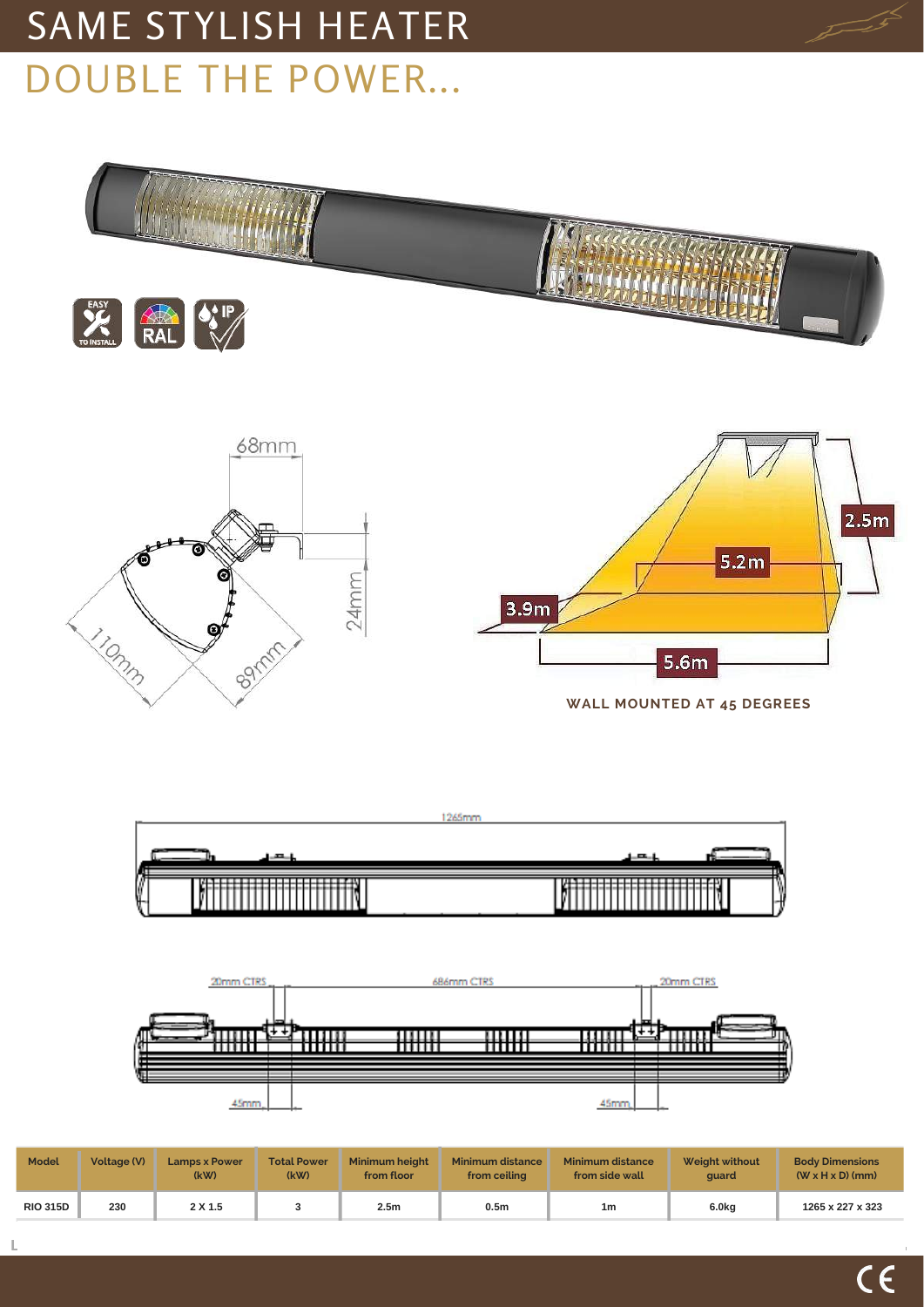## BESPOKE BRACKETRY

#### WALL MOUNTED ARM BRACKET

Tansun offer a full range of universal easy to install bracketry. These brackets not only allow flexibility at time of installation, but also enables Tansun heaters to be positioned correctly, to allow free air circulation around the heaters when fitted.

This prevents potential failures, whilst also eliminating discoloration to the fabric and combustible materials surrounding the heater.



We offer a bespoke bracket design service, so sunshade manufacturers can add Tansun products into specific parasol/awning profiles, with ease.

#### DOUBLE CROSS MEMBER BRACKET



### ADJUSTABLE AWNING BRACKET



### **BENEFITS**

- Increases clearance behind/above heater
- Ideal for all types of sunshade product
- Available in any RAL colour option
- Suitable for temporary or permanent installation